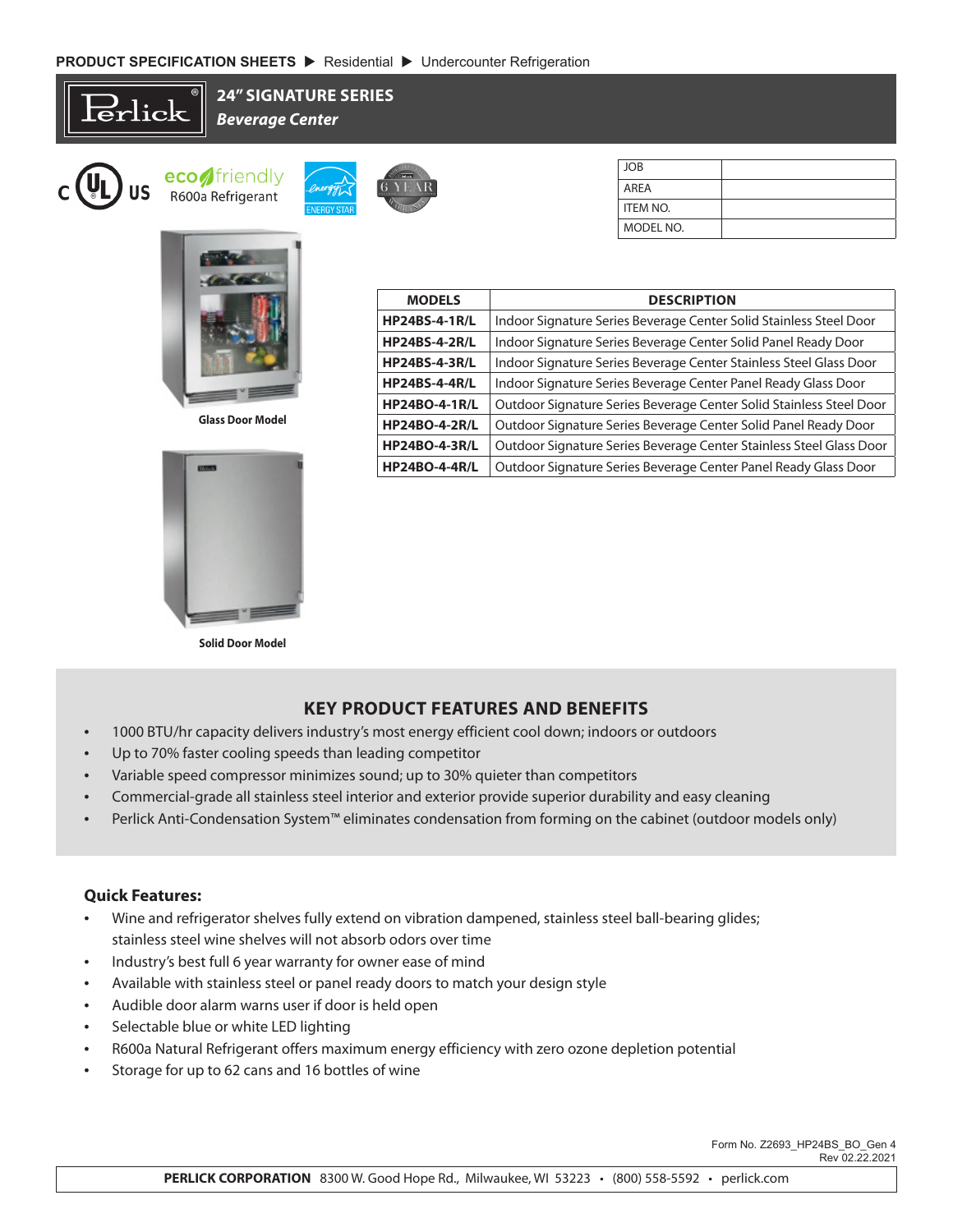$\overline{\mathbb{R}}$  $\operatorname{Perlick}$ 

## **24" SIGNATURE SERIES**

*Beverage Center*

| <b>MODEL NUMBERS</b>                    |                                 | <b>HP24BS</b>                                                    | <b>HP24BO</b>                                                    |  |
|-----------------------------------------|---------------------------------|------------------------------------------------------------------|------------------------------------------------------------------|--|
| <b>MODEL DESCRIPTION</b>                |                                 | 24" Indoor Beverage Center                                       | 24" Outdoor Beverage Center                                      |  |
| <b>ATTRIBUTES</b>                       |                                 |                                                                  |                                                                  |  |
| <b>Perlick Anti-Condensation System</b> |                                 | <b>NO</b>                                                        | <b>YES</b>                                                       |  |
| <b>Energy Star Certified</b>            |                                 | YES                                                              | <b>YES</b>                                                       |  |
|                                         | Width - in. (mm)                | 23-7/8" (606 mm.)                                                | 23-7/8" (606 mm.)                                                |  |
| <b>OVERALL DIMENSIONS</b>               | Depth - in. (mm)                | 24" (610 mm.)                                                    | 24" (610 mm.)                                                    |  |
|                                         | Height - in. (mm)               | 34-1/4" (870 mm.)                                                | 34-1/4" (870 mm.)                                                |  |
|                                         | Width - in. (mm)                | 24" (610 mm.)                                                    | 24" (610 mm.)                                                    |  |
| <b>OPENING DIMENSIONS</b>               | Depth - in. (mm)                | 24-7/8" (632 mm.)                                                | 24-7/8" (632 mm.)                                                |  |
|                                         | Height - in. (mm)               | 34-1/2" (876 mm.)                                                | 34-1/2" (876 mm.)                                                |  |
| <b>INTERNAL VOLUME Net. Cu. Ft.</b>     |                                 | 5.2 cu. ft.                                                      | 5.2 cu. ft.                                                      |  |
| <b>SHIPPING WEIGHT Lbs. (kg.)</b>       |                                 | 203 lbs (92.08 kg.)                                              | 203 lbs (92.08 kg.)                                              |  |
|                                         | <b>Electrical Supply</b>        | 115 VAC/60 Hz/1 Ph                                               | 115 VAC/60 Hz/1 Ph                                               |  |
| <b>ELECTRICAL SPECIFICATIONS</b>        | <b>Running Load Amps</b>        | 2.2 amps                                                         | 2.2 amps                                                         |  |
|                                         | <b>Electrical Connection</b>    | Cord connected                                                   | Cord connected                                                   |  |
|                                         | <b>Cord Plug Type</b>           | NEMA 3 Prong 5-15P                                               | NEMA 3 Prong 5-15P                                               |  |
|                                         | <b>Cord Length</b>              | 6'                                                               | 6'                                                               |  |
|                                         | <b>Defrost Initiation</b>       | Automatic                                                        | Automatic                                                        |  |
|                                         | <b>Defrost Type</b>             | Off cycle                                                        | Off cycle                                                        |  |
|                                         | <b>Thermostat</b>               | Digital                                                          | Digital                                                          |  |
|                                         | <b>Lighting Type</b>            | <b>LED</b>                                                       | <b>LED</b>                                                       |  |
|                                         | Refrigerant                     | R600a (50g)                                                      | R600a (50g)                                                      |  |
|                                         | <b>Expansion Device</b>         | Capillary Tube                                                   | Capillary Tube                                                   |  |
| <b>REFRIGERATION SPECIFICATIONS</b>     | Temperature Settings F°(C°)     | $33^{\circ}$ (0.5°) - 48° (8.8°)<br>Factory Set Point 36° (2.2°) | $33^{\circ}$ (0.5°) - 48° (8.8°)<br>Factory Set Point 36° (2.2°) |  |
|                                         | <b>Heat Rejection (at 75°F)</b> | 450 BTU/hr                                                       | 450 BTU/hr                                                       |  |
|                                         | <b>Pull Down Capacity</b>       | 1000 BTU/hr                                                      | 1000 BTU/hr                                                      |  |
|                                         | <b>Front Vented</b>             | Yes                                                              | Yes                                                              |  |
| <b>PLUMBING</b>                         |                                 | None Required                                                    | None Required                                                    |  |

*Installation Notes: To achieve 24" install depth, place electrical connection adjacent to the installation cavity.*

## **ACCESSORIES**

| <b>MODEL NOS.</b> | <b>DESCRIPTION</b>                     |  |
|-------------------|----------------------------------------|--|
| (L)               | <b>Factory Installed Lock</b>          |  |
| 67991-L/R         | Stacking Kit for HP24/HC24/HA24 models |  |
| 66736             | Caster Kit for HP24/HC24/HA24 models   |  |
| 67115-24          | Wood Faces for Wine Shelves (7/pk)     |  |

Perlick accessories are available for purchase through an authorized Perlick dealer. For a full list of accessories and to find a dealer near you, visit **perlick.com.**

Form No. Z2693\_HP24BS\_BO\_Gen 4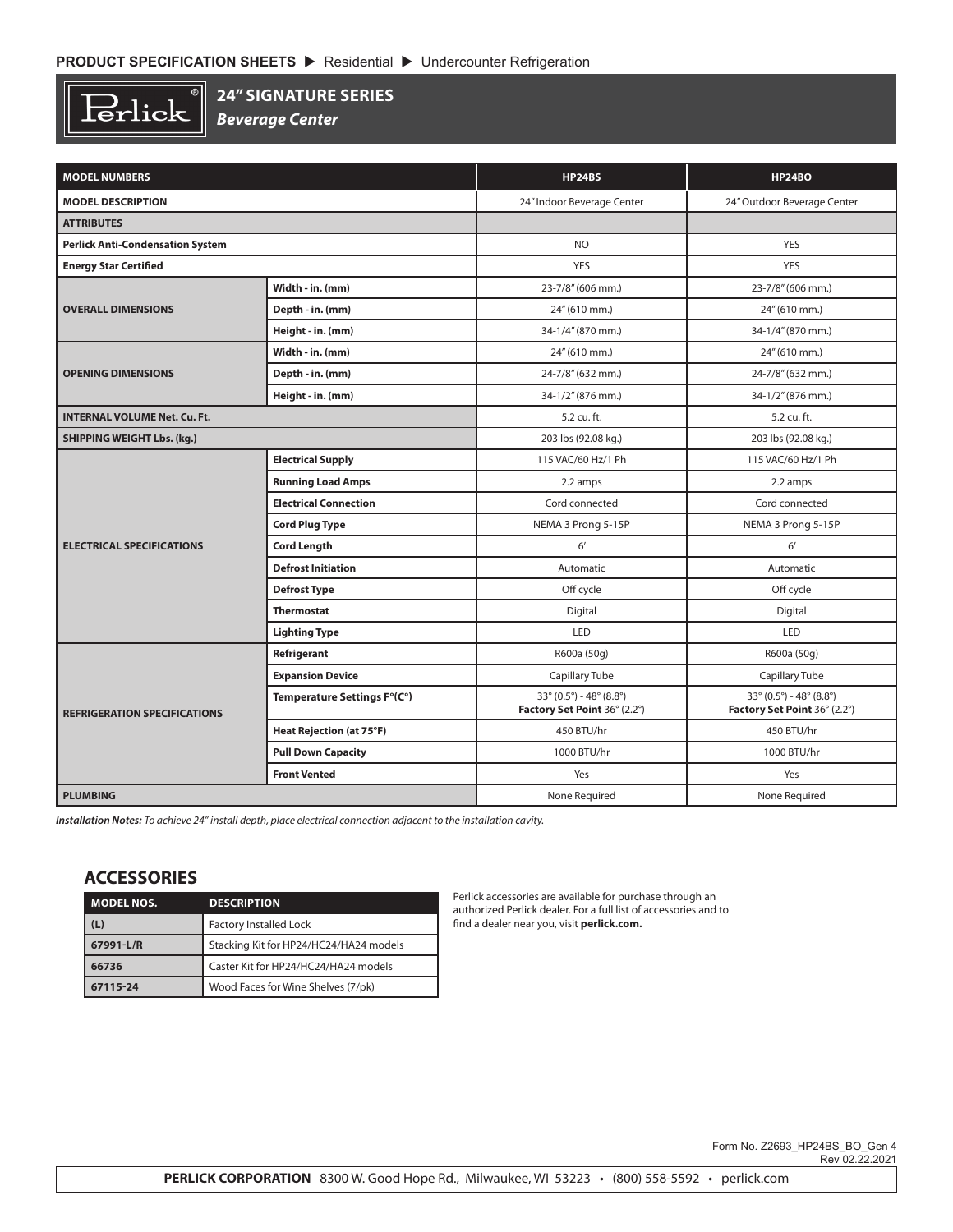

**24" SIGNATURE SERIES**

*Beverage Center*

| <b>CUSTOMER MODEL NUMBER</b> | <b>REGULATORY MODEL NUMBER</b> | <b>Hinge Side</b> | Lock      |
|------------------------------|--------------------------------|-------------------|-----------|
| <b>HP24BS-4-1L</b>           | HP24BS4C-00-SLF0B              | Left              | <b>No</b> |
| <b>HP24BS-4-1R</b>           | HP24BS4C-00-SRF0B              | Right             | <b>No</b> |
| <b>HP24BS-4-2L</b>           | <b>HP24BS4C-00-PL00B</b>       | Left              | No        |
| <b>HP24BS-4-2R</b>           | <b>HP24BS4C-00-PR00B</b>       | Right             | <b>No</b> |
| <b>HP24BS-4-3L</b>           | HP24BS4C-00-TLF0B              | Left              | No        |
| <b>HP24BS-4-3R</b>           | HP24BS4C-00-TRF0B              | Right             | No        |
| <b>HP24BS-4-4L</b>           | <b>HP24BS4C-00-RL00B</b>       | Left              | <b>No</b> |
| <b>HP24BS-4-4R</b>           | <b>HP24BS4C-00-RR00B</b>       | Right             | <b>No</b> |
| <b>HP24BS-4-1LL</b>          | HP24BS4C-00-SLFLB              | Left              | Yes       |
| <b>HP24BS-4-1RL</b>          | HP24BS4C-00-SRFLB              | Right             | Yes       |
| <b>HP24BS-4-2LL</b>          | HP24BS4C-00-PL0LB              | Left              | Yes       |
| <b>HP24BS-4-2RL</b>          | HP24BS4C-00-PR0LB              | Right             | Yes       |
| <b>HP24BS-4-3LL</b>          | HP24BS4C-00-TLFLB              | Left              | Yes       |
| <b>HP24BS-4-3RL</b>          | HP24BS4C-00-TRFLB              | Right             | Yes       |
| <b>HP24BS-4-4LL</b>          | HP24BS4C-00-RL0LB              | Left              | Yes       |
| <b>HP24BS-4-4RL</b>          | HP24BS4C-00-RR0LB              | Right             | Yes       |
| <b>HP24BO-4-1L</b>           | HP24BO4C-00-SLF0B              | Left              | No        |
| <b>HP24BO-4-1R</b>           | HP24BO4C-00-SRF0B              | Right             | <b>No</b> |
| <b>HP24BO-4-2L</b>           | HP24BO4C-00-PL00B              | Left              | No        |
| <b>HP24BO-4-2R</b>           | HP24BO4C-00-PR00B              | Right             | <b>No</b> |
| <b>HP24BO-4-3L</b>           | HP24BO4C-00-TLF0B              | Left              | No        |
| <b>HP24BO-4-3R</b>           | HP24BO4C-00-TRF0B              | Right             | <b>No</b> |
| <b>HP24BO-4-4L</b>           | <b>HP24BO4C-00-RL00B</b>       | Left              | <b>No</b> |
| <b>HP24BO-4-4R</b>           | <b>HP24BO4C-00-RR00B</b>       | Right             | <b>No</b> |
| <b>HP24BO-4-1LL</b>          | HP24BO4C-00-SLFLB              | Left              | Yes       |
| <b>HP24BO-4-1RL</b>          | HP24BO4C-00-SRFLB              | Right             | Yes       |
| <b>HP24BO-4-2LL</b>          | HP24BO4C-00-PL0LB              | Left              | Yes       |
| <b>HP24BO-4-2RL</b>          | HP24BO4C-00-PR0LB              | Right             | Yes       |
| <b>HP24BO-4-3LL</b>          | HP24BO4C-00-TLFLB              | Left              | Yes       |
| <b>HP24BO-4-3RL</b>          | HP24BO4C-00-TRFLB              | Right             | Yes       |
| <b>HP24BO-4-4LL</b>          | HP24BO4C-00-RL0LB              | Left              | Yes       |
| <b>HP24BO-4-4RL</b>          | HP24BO4C-00-RR0LB              | Right             | Yes       |

 Form No. Z2693\_HP24BS\_BO\_Gen 4 Rev 02.22.2021